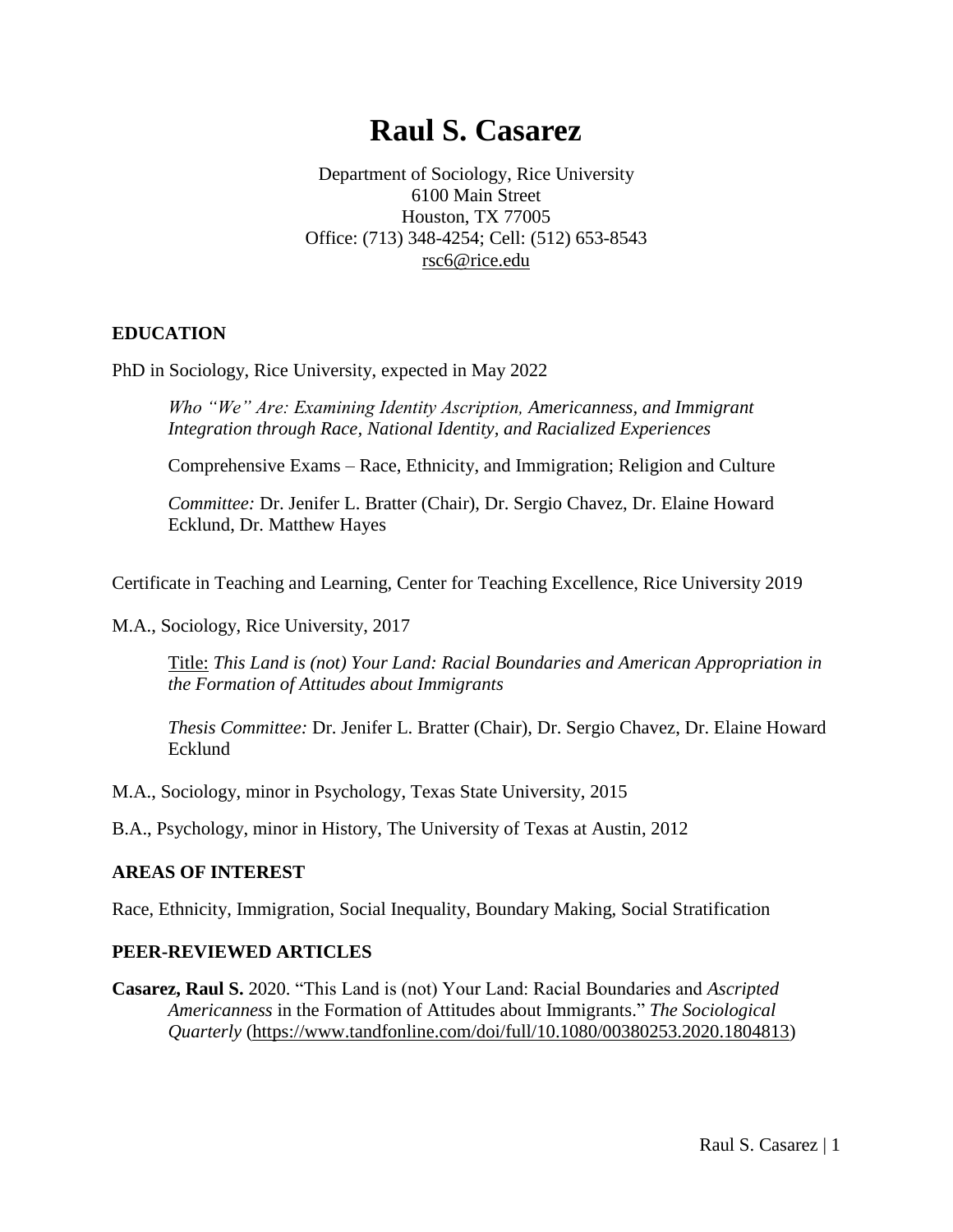- O' Connell, Heather, Jenifer L. Bratter, and **Raul S. Casarez**. 2020. "One Drop on the Move: Historical Legal Context, Racial Classification, and Migration." *Ethnic and Racial Studies* [\(https://www.tandfonline.com/doi/abs/10.1080/01419870.2020.1761554\)](https://www.tandfonline.com/doi/abs/10.1080/01419870.2020.1761554)
- Rose, Mary R., **Raul S. Casarez**, and Carmen M. Gutierrez. 2018. "Jury Pool Underrepresentation in the Modern Era: Evidence from Federal Courts." *Journal of Empirical Legal Studies* 15(2): 378-405.

#### **UNDER REVIEW**

- **Casarez, Raul S.**, Allan Farrell, Jenifer L. Bratter, Xiaorui Zhang. "Becoming Asian (American)? Inter-Ethnic Differences in Racial, Ethnic, and American Identities for Asian American Adults." Invitation to Revise and resubmit – *Ethnicities*
- Bratter, Jenifer, **Raul S. Casarez**, Allan Farrell, Sharan Mehta, and Xiaorui Zhang. "Counting Families, Counting Race: Assessing 'Visible' Family Structural Change among Multiracial Families, 1980-2018." Revised and resubmitted – *Journal of Contemporary Family Studies*
- Brown, Tony A., Asia Bento, Julian Culver, **Raul S. Casarez**, Horace Duffy. "Correlates of Racial Apathy among White Teenagers: Findings from the 2003 National Study of Youth and Religion." *Submitted to Sociological Perspectives*
- Farrell, Allan, **Raul S. Casarez**, Xiaorui Zhang, and Sharan Mehta. "Message Received: Asian Americans' Racial, Ethnic, and National Identity Centrality Before and After the 2016 Election." *Submitted to Sociological Spectrum*

#### **WORKS IN PROGRESS**

- **Casarez, Raul S.** "Egotropic and Sociotropic Effects of Educational Attainment in the Formation of Immigration Attitudes."
- Bratter, Jenifer, Allan Farrell, Sharan Kaur Mehta, **Raul Casarez**, Xiaorui Zhang, and Michael Carroll. "There's Something Very Wrong with the System in This Country": Multiracial Organizations and Their Responses to Racial Marginalization." *Invited for Special Issue at Social Sciences*
- Farrell, Allan, Jenifer Bratter, and **Raul S. Casarez**. "Now (do) you See Me? How Racial Contestation affects Mental Health of Multiracial Adults*.*"
- Brown, Tony N. **Raul S. Casarez**, Allan Farrell, Daniel Bolger, and Pamela C. Hull. "Discrimination without Discriminators" Paradigm: Introducing the Perpetration of Interpersonal Racial or Ethnic Discrimination Inventory (PREDI)"

Farrell, Allan, and **Raul S. Casarez.** "An Examination of the Ascription of Latinx Identity".

**Casarez, Raul S.,** Allan Farrell, and Erick Samayoa. "An Examination of Immigration Attitudes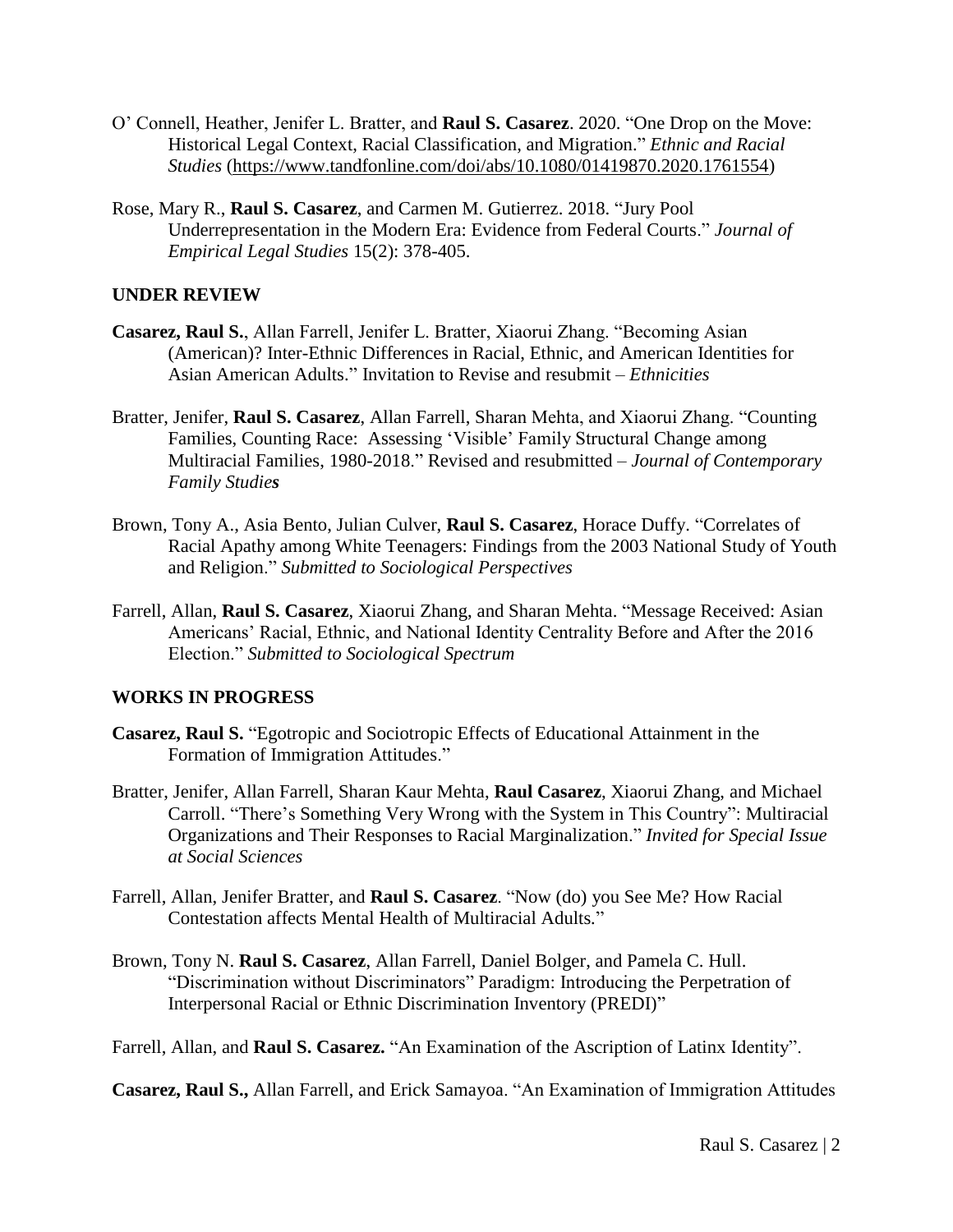among Multiracial Individuals in the United States."

## **HONORS AND AWARDS**

- 2021 Delores P. Aldridge Graduate Teaching Fellowship, Rice University (\$29,500)
- 2020 Delores P. Aldridge Graduate Teaching Fellowship, Rice University (\$29,500)
- 2020 Graduate Fellow for the Center for Teaching Excellence at Rice University (\$1,000)
- 2019 Walter and Helen Hall Prize for the best graduate student paper, Sociology Department, Rice University
- 2019 Rice University School of Social Sciences Dissertation Research Improvement Grant (\$4,998)
- 2018 Rice University Humanities Graduate Student Association and Social Science Graduate Student Association Travel Award (\$500)
- 2014 Invited to the 2014 Graduate and Professional Student Recruitment Initiative at The Ohio State University
- 2014 Texas State Graduate Scholarship Liberal Arts (Sociology) (\$1,500)
- 2013 Texas State Graduate Scholarship Liberal Arts (Sociology) (\$1,500)

### **CONFERENCE PRESENTATIONS**

- 2019 Bratter, Jenifer L., and **Raul S. Casarez**. "Trends and Patterns in Mixed-Race Family Formation, 1980 to 2010," Paper Presentation at the National Council on Family Relations Annual Conference, Ft. Worth, Texas.
- 2019 **Casarez, Raul S.** Getting Schooled: Egotropic and Sociotropic Effects of Educational Attainment in the Formation of Immigration Attitudes," Roundtable presentation at the annual meeting of the American Sociological Association, New York, New York
- 2018 **Casarez, Raul S.** "The Complication of the Immigrant Paradox in Education among Children of Immigrants in the US," Roundtable presentation at the annual meeting of the American Sociological Association, Philadelphia, Pennsylvania
- 2018 O' Connell, Heather, Jenifer L. Bratter, and **Raul S. Casarez**. "Migration and Exposure to Different Ideas about Race: Clarifying the Link between History and Contemporary Racial Classification Among Black-White Households," Paper presentation at the Population Association of America Annual Meeting, Denver, Colorado
- 2018 Bratter, Jenifer L., **Raul S. Casarez**, and Marbella Allen. "Between Racial Complexity &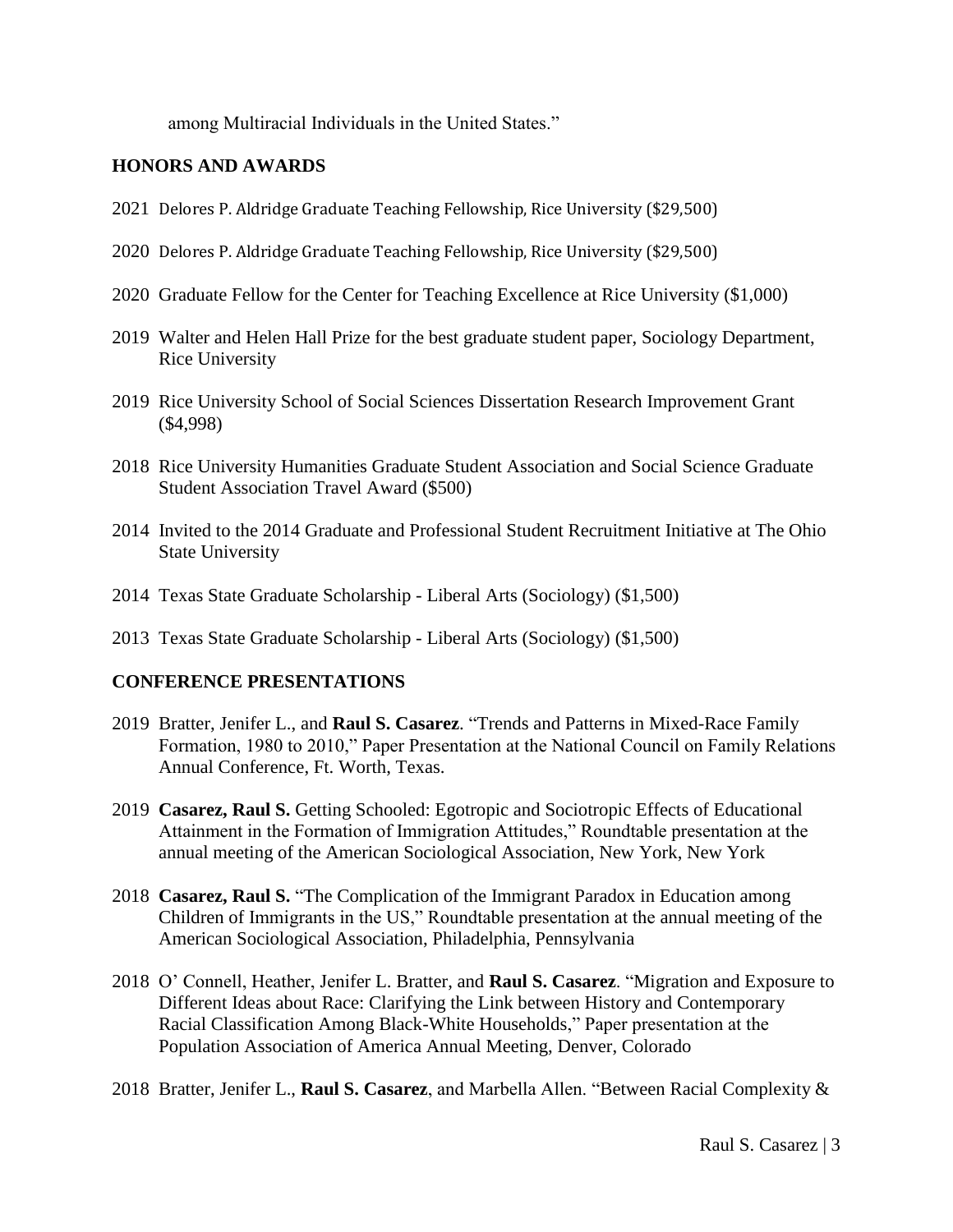Family Structural Change: Enumerating Single and Dual Parent Multiracial Families from 1980 to 2010," Poster presentation at the Population Association of America Annual Meeting, Denver, Colorado

- 2018 **Casarez, Raul S.** "The Multidimensional Nature of "American-ness": Race, Meritocracy, and Political Affiliation and Nationhood," Paper presentation at the Southern Sociological Society Annual Meeting, New Orleans, Louisiana
- 2017 **Casarez, Raul S.** "This Land is (not) Your Land : Racial Boundaries and *American Appropriation* in the Formation of Attitudes about Immigrants", Paper presentation to the Southern Demographic Association Annual Meeting, Morgantown, West Virginia
- 2017 Bratter, Jenifer L., **Raul S. Casarez**, and Marbella Allen. "Beyond a Rainbow Marriage: Enumerating Multiracial Families among Single-Parent Households," Paper presentation at the Southern Demographic Association Annual Meeting, Morgantown, West Virginia
- 2017 **Casarez, Raul S.** "Getting Schooled: The Role of Education in Influencing Latinos' Immigration Attitudes," Roundtable presentation at the annual meeting of the American Sociological Association, Montreal, Quebec, Canada
- 2017 **Casarez, Raul S.** "When Race Matters: The Role of Race in the Formation of Attitudes about Immigration," Paper presentation at the Southern Sociological Society Annual Meeting, Greenville, South Carolina
- 2017 Brown, Tony N. **Raul S. Casarez**, Allan Farrell, Daniel Bolger. "Why Sociologists Should Study Whites' Self-Reports of Perpetrating Racial and Ethnic Discrimination," Paper presentation to the  $12<sup>th</sup>$  Social Theory Forum, Boston, Massachusetts
- 2014 Romero, Rachel, **Raul S. Casarez**, and Thaddeus Atzmon "Approval and Resistance: Street Artists' Ambivalence Toward Gentrification in Austin, Texas," Roundtable presentation at the annual meeting of the American Sociological Association, San Francisco, California
- 2014 Rose, Mary, and **Raul S. Casarez**. "The Demography of the Jury," Roundtable presentation at the annual meeting of the American Sociological Association, San Francisco, California
- 2014 **Casarez, Raul S.** "Are You From Around Here? An Analysis of the Relationship Between Hispanics and Crime Rates in Arizona as a Result of the Passage of SB1070," Paper presentation to the Southwestern Social Science Association Annual Meeting, San Antonio, Texas

# **TEACHING EXPERIENCE**

2021 Instructor of Record, Introduction to Sociology (SOCI 101 30829), Department of Sociology, Rice University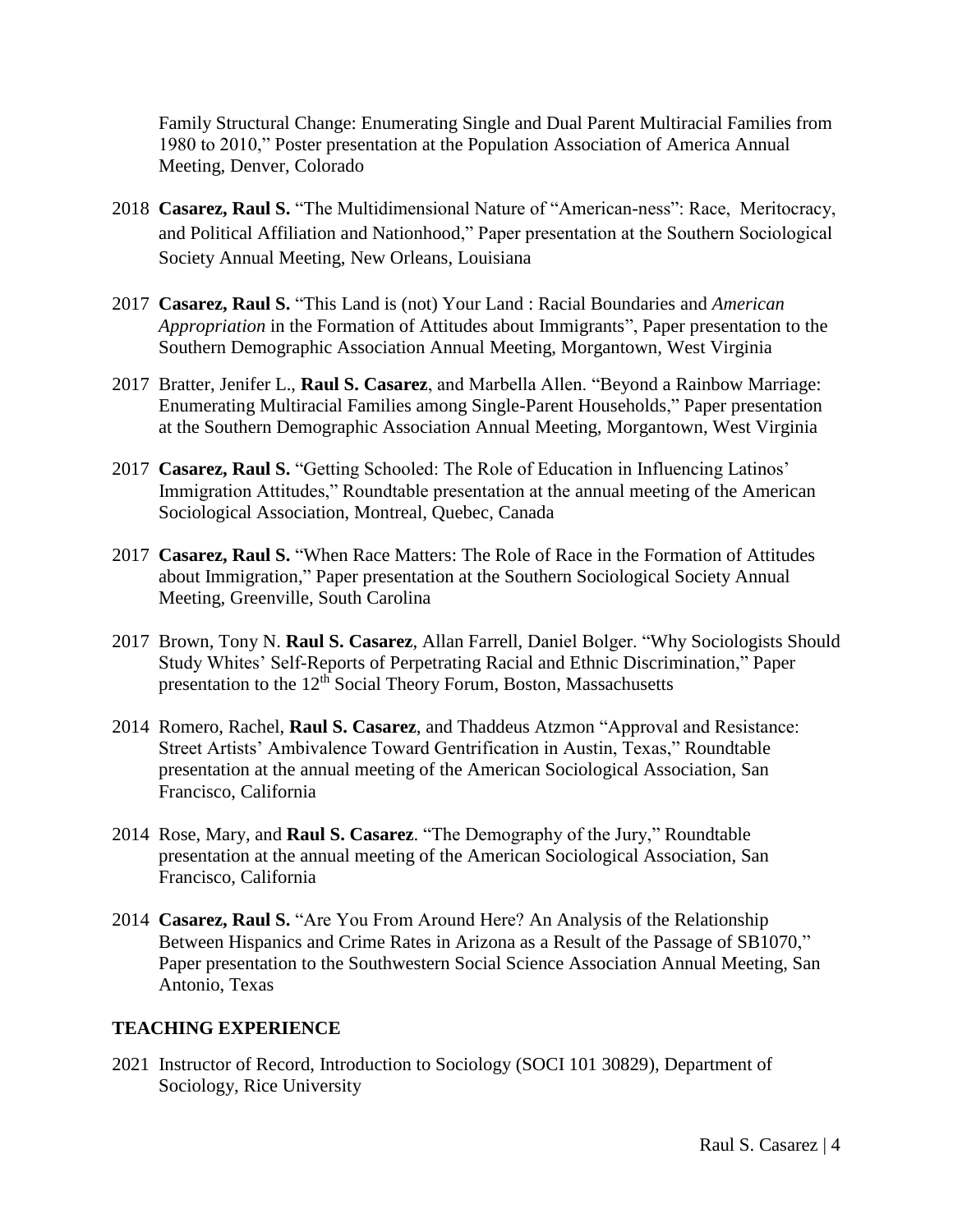- 2021 Instructor of Record, Introduction to Sociology (SOCI 101 30830), Department of Sociology, Rice University
- 2021 Instructor of Record, Research Methods (SOCI 381 23920), Department of Sociology, Rice University
- 2020 Instructor of Record, Sociology of Immigration (SOCI 340 14809), Department of Sociology, Rice University
- 2020 Teaching Assistant, (SOSC 302 22756/23929), School of Social Sciences, Rice University (Note: I provided sole in-class instruction for the laboratory section of the course for sociology students)
- 2017 Teaching Assistant, Social Theory, (SOCI 380 23444), Department of Sociology, Rice University

## **GUEST LECTURES**

*Rice University* 

"Mixed Methods Research" in a graduate research methods course (SOCI 608) 2020

"Chi Square Analysis" in a Quantitative Data Analysis I (SOCI 582), 2019

"Religion, Race, and Nationhood" in a graduate/undergraduate sociology of religion and public life (SOCI 327), 2019

"Race and Family" in an undergraduate sociology of the family course (SOCI 334), 2019

"Social Stratification" in an undergraduate sociology theory course (SOCI 380), 2017

"The Scholar Denied: W. E. B. DuBois and the Birth of Modern Sociology" in an undergraduate sociology theory course (SOCI 380), 2017

*Texas State University*

"Challenges in Sex Education" in a Gender Studies undergraduate sociology course (SOCI 3350), 2014

"The Gender Wage Gap" in a Gender Studies undergraduate sociology course at (SOCI 3350), 2013

### **RESEARCH EXPERIENCE**

2015-present Research Assistant, Department of Sociology, Rice University

2012-2015 [Graduate Instructional Assistant,](file:///C:/Users/rsc59/Documents/CV-Feb2013.docx) Department of Sociology, Texas State University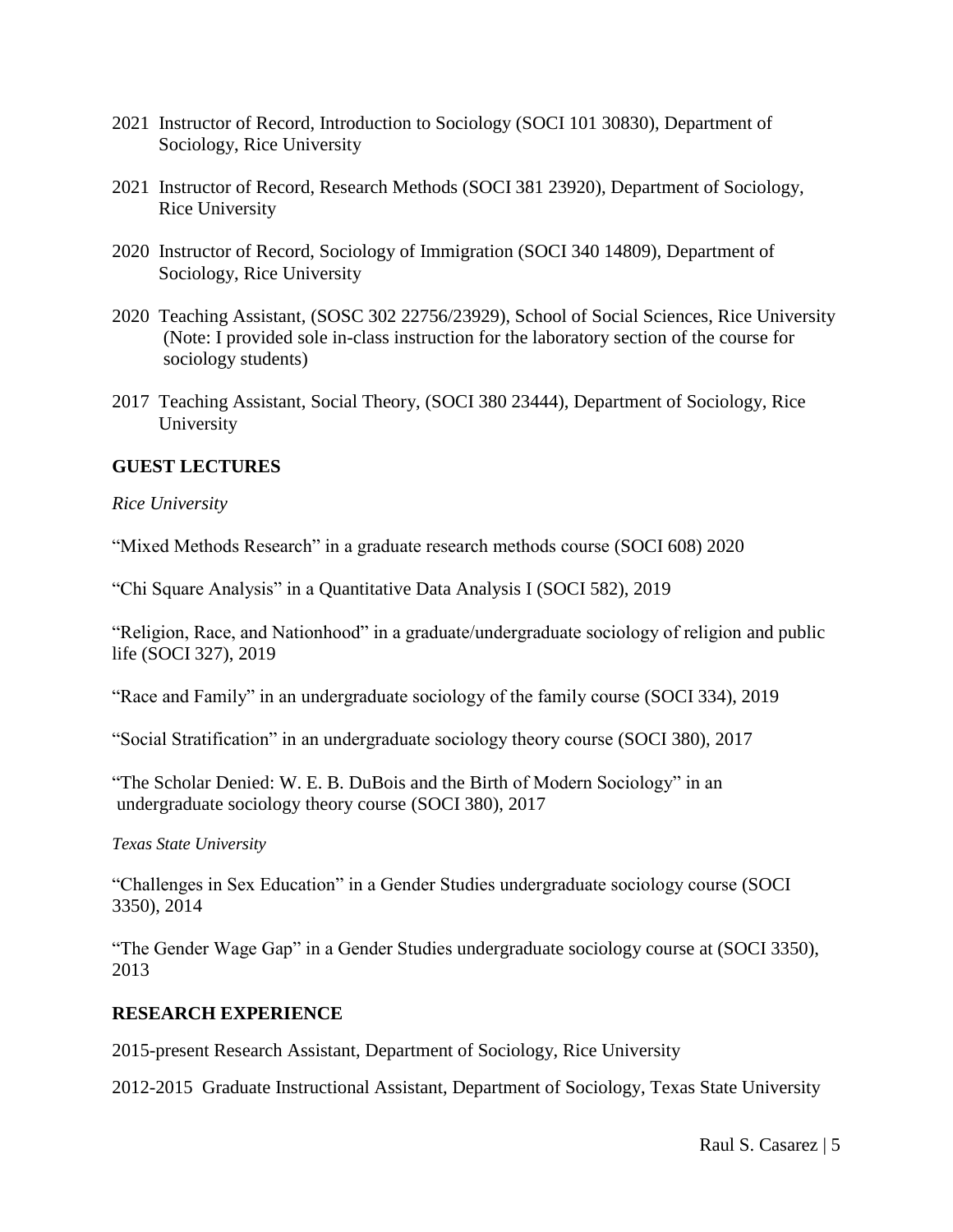- 2011-2012 Undergraduate Research Assistant, Children's Research Laboratory, University of Texas at Austin
- 2011 Undergraduate Research Assistant for Dr. Jamie Pennebaker, University of Texas at Austin

## **MEDIA APPEARANCES**

2020 "Jury Pool Underrepresentation in the Modern Era: Evidence from Federal Courts." referenced during "Juries" segment of the August 16, 2020 telecast of *Last Week Tonight with John Oliver*

### **SERVICE**

*National and Regional Association Service*

Presider, Session: "Racism and Anti-Racism I" American Sociological Association, 2019

Presider, Roundtable: "New Theory, Old Concepts: Race and Nationality" American Sociological Association, 2018

Presider, Session 254: "Boundaries, Discrimination" Southern Sociological Society, 2017

*Rice University Service*

Organizer, "Come Together, Right Now...Sociology!: A Virtual Conference," Department of Sociology, 2020

Judge, Rice Undergraduate Research Symposium, 2020

Graduate Student Representative, Department of Sociology, 2019-2020

Judge, Rice Undergraduate Research Symposium, 2019

Graduate Ambassador, 2016-2017

# **[PROFESSIONAL ORGANIZATIONS](file:///C:/Users/rsc59/Documents/CV-Feb2013.docx)**

American Sociological Association (Racial & Ethnic Minorities, International Migration, Political Sociology, Crime/Law/Deviance, Sociology of Culture, Latina/o Sociology, Sociology of Law) Southern Sociological Society Society for the Study of Social Problems Alpha Kappa Delta International Sociology Honor Society [Psi Chi International Honor Society in Psychology](file:///C:/Users/rsc59/Documents/CV-Feb2013.docx)